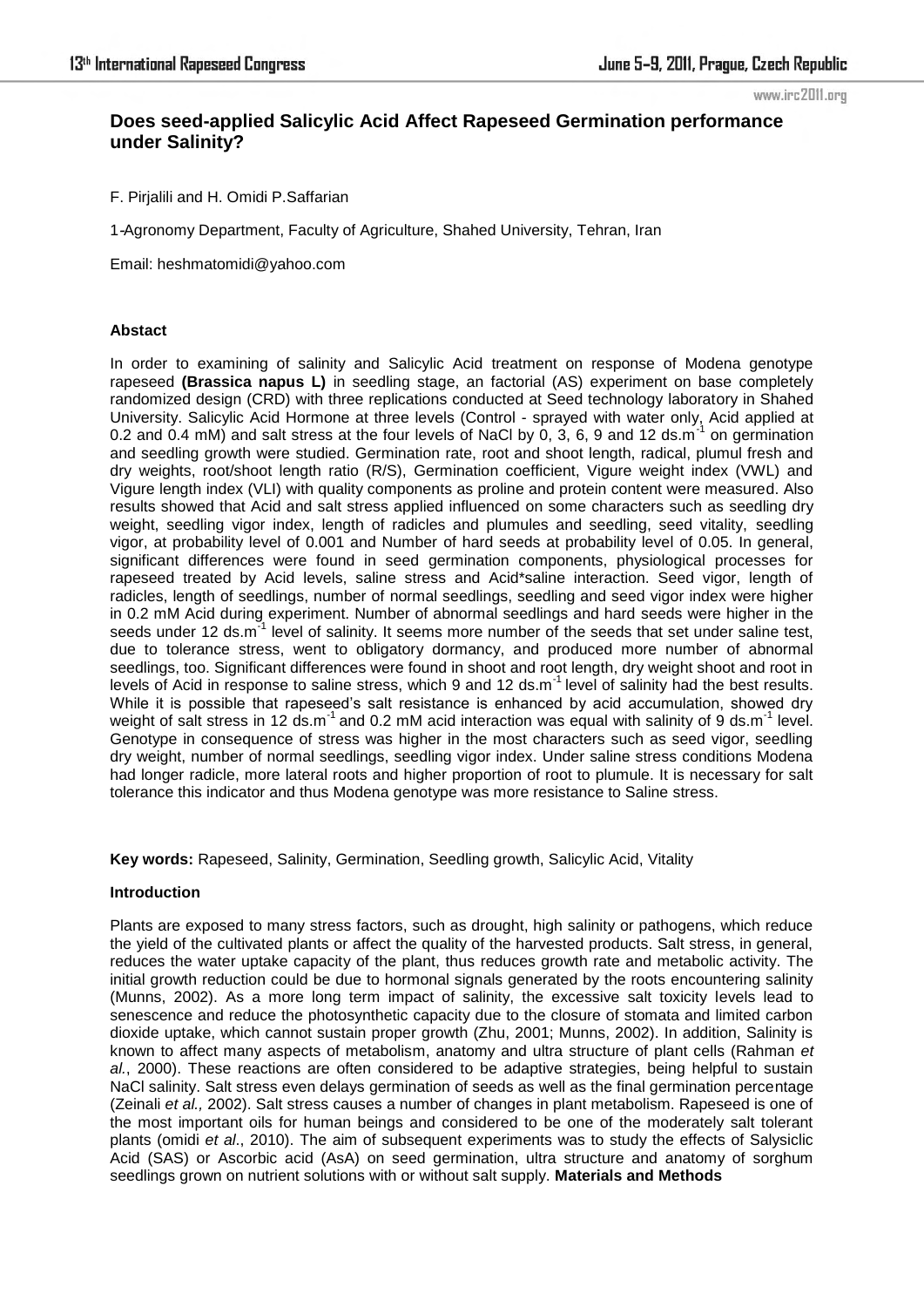# *Plant materials*

Rapeseed (*Brassica napus* (L.) Slmo46. var.) Grains were secured from the Agricultural Research Centre, Karaj, Iran.

# *Chemicals*

1. SAS was supplied by Sigma Chemical Co., USA and used at the concentration of 2000 or 4000 ppm.

3. NaCl from EL-Gomhoria Co., Egypt and was used at the concentrations of experiment by ppm unit.

#### *Germination experiment*

The experiment was carried out in the glasshouse of the Agric. Dept., Fac. of Agric., Shahed Univ., Tehran city, Iran during the summer season 2010. Canola cultivar, namely, Option 500 was used in this study.

In order to examining of salinity and Salicylic Acid treatment on response of Modena genotype rapeseed **(Brassica napus L)** in seedling stage, an factorial (AS) experiment on base completely randomized design (CRD) with three replications conducted at Seed technology laboratory in Shahed University. Salicylic Acid Hormone at three levels (Control - sprayed with water only, Acid applied at 0.2 and 0.4 mM) and salt stress at the four levels of NaCl by 0, 3, 6, 9 and 12 ds.m<sup>-1</sup> on germination and seedling growth were studied. Germination rate, root and shoot length, radical, plumul fresh and dry weights, root/shoot length ratio (R/S), Germination coefficient, Vigure weight index (VWL) and Vigure length index (VLI) with quality components as proline and protein content were measured.

The germination test was conducted on 50-seed samples of each cultivar at 25°C for seven days on moistened blotter papers. Tests were replicated three times. Only normal seedlings were counted. The accelerated aging test was conducted by aging seeds at 40 °C and 90% RH for 48, 120, and 192 hours using the wire-mesh tray method (McDonald and Phaneendranath, 1978). Following incubation, the seeds were germinated at 25 °C for days.

Mean Germination Time (MGT)) Rel 1), Germination of Coefficient (GC1) (Rel 2), Uniformity of Mean Germination Time (UMGT) (Rel 3) and Seed Vigour Index (SV) (Rel 5) were estimated. In this relation S and D were consist of germinated and cultivated, respectivly.

$$
GC = \left(\frac{1}{MGT}\right)^* 100 \text{ (Re2)} \qquad \qquad MGT = \frac{\sum_{i=n}^{n} N i Di}{\sum N i} \text{ (Re1)}
$$
\n
$$
UG = \left(\frac{1}{VMGT}\right)^* 100 \text{ (Re4)} \qquad VMGT = \frac{\left[\sum_{i=1}^{n} (Di - \overline{Di})\right]^2 N}{N} \text{ (Re3)}
$$
\n
$$
\text{(Prac Variance Re) } \sigma_j^2 = \frac{\sum_{i=1}^{n} D i^2 - \left(\sum_{i=1}^{n} \overline{Di}\right)^2}{\frac{(n_j - 1)^2}{N}} \qquad \qquad SWI = MGT^* \text{ (Re5)}
$$

Root length and shoot weight, root and shoot dry weight of seedling, radicle diameter, number of subradicle, percentage of germination, germination speed and germination index, germination coefficient, seed vigor and germination rate for all treatments were measured. Data were analyzed using Minitab and SAS program. Multiple range tests were used for mean analysis.

## **Result and discussion**

Results showed that Acid and salt stress applied influenced on some characters such as seedling dry weight, seedling vigor index, length of radicles and plumules and seedling, seed vitality, seedling vigor, at probability level of 0.001 and Number of hard seeds at probability level of 0.05(Table 1-4). In general, significant differences were found in seed germination components, physiological processes

 $\frac{1}{2}$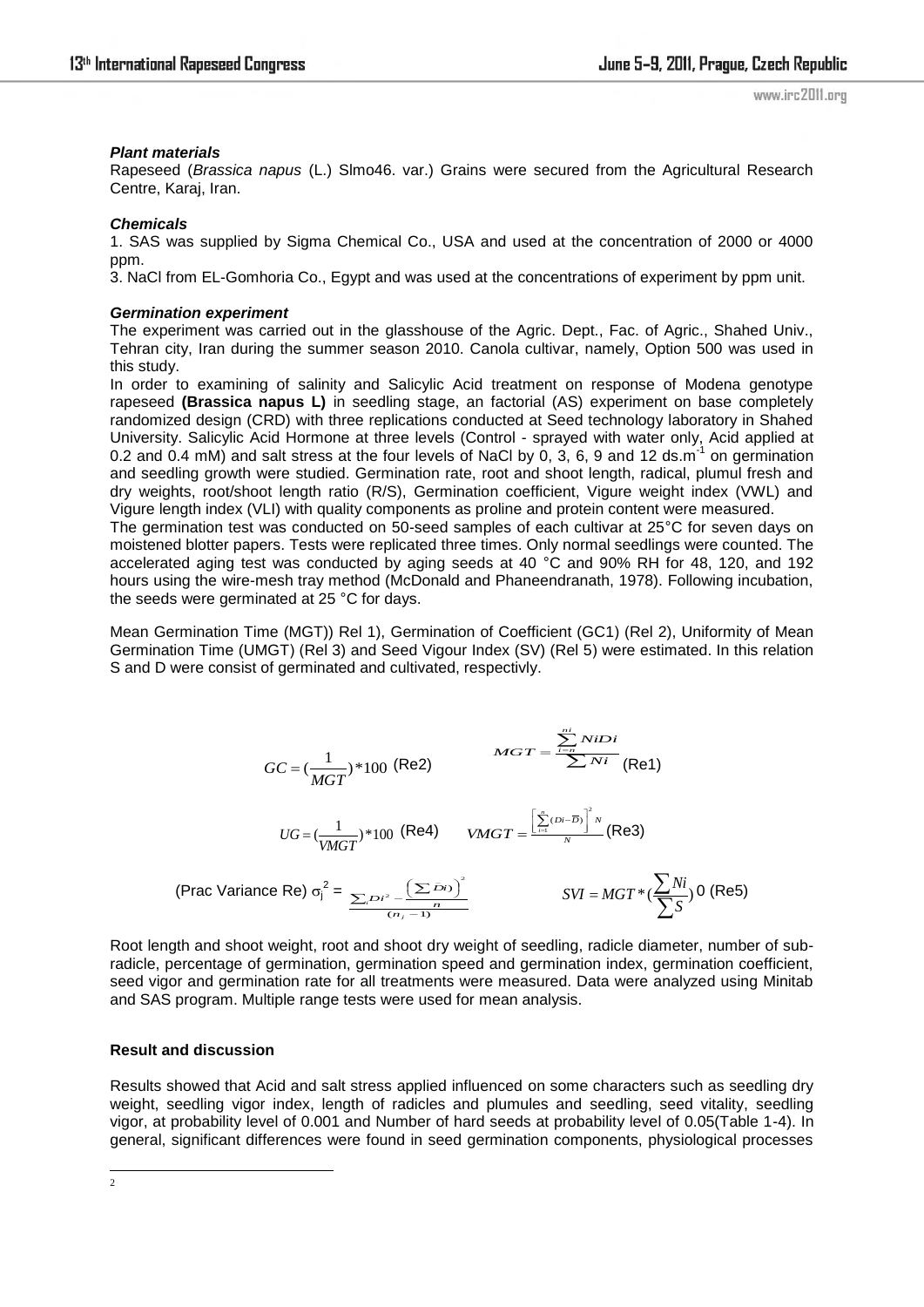#### www.irc2011.org

for rapeseed treated by Acid levels, saline stress and Acid\*saline interaction. Seed vigor, length of radicles, length of seedlings, number of normal seedlings, seedling and seed vigor index were higher in 0.2 mM Acid during experiment. Number of abnormal seedlings and hard seeds were higher in the seeds under 12 ds.m<sup>31</sup> level of salinity. It seems more number of the seeds that set under saline test, due to tolerance stress, went to obligatory dormancy, and produced more number of abnormal seedlings, too. Significant differences were found in shoot and root length, dry weight shoot and root in levels of Acid in response to saline stress, which 9 and 12 ds.m-1 level of salinity had the best results. While it is possible that rapeseed's salt resistance is enhanced by acid accumulation, showed dry weight of salt stress in 12 ds.m<sup>-1</sup> and 0.2 mM acid interaction was equal with salinity of 9 ds.m<sup>-1</sup> level. Genotype in consequence of stress was higher in the most characters such as seed vigor, seedling dry weight, number of normal seedlings, seedling vigor index. Under saline stress conditions Modena had longer radicle, more lateral roots and higher proportion of root to plumule. It is necessary for salt tolerance this indicator and thus Modena genotype was more resistance to Saline stress.

**Table 1.** The influence of different rates of Acid Salicylic (A) on the spring oilseed rapeseed characterizes on Germination phase

|                       |     | <b>MEAN SQUARE</b> |                           |            |                        |                        |                    |                          |                          |                   |                    |
|-----------------------|-----|--------------------|---------------------------|------------|------------------------|------------------------|--------------------|--------------------------|--------------------------|-------------------|--------------------|
| Source of<br>variance | D.f | Seed<br>vigour     | Germination<br>Coeficient | <b>MGP</b> | Germination<br>percent | Sub<br>lateral<br>Root | Radicle<br>diamete | plomule<br>Dry<br>weight | Radicle<br>Dry<br>weight | Radicle<br>length | plomule<br>length  |
| Acid<br>Salicylic(A)  | 2   | 0.503              | 748.777ns                 | $1.754**$  | 2777.95**              | 0.962ns                | 0.146ns            | 590.24**                 | 15.85**                  | 24.53**           | 0.62 <sub>ns</sub> |
| Salinity (S)          | 4   | 0.20               | 476.348**                 | 0.285ns    | $**$<br>1109.68        | **<br>8.181            | $0.200**$          | **<br>682.18             | $32.07**$                | 46.25             | 22.327             |
| $S^*A$                | 8   | 0.186              | 583.197ns                 | 0.414ns    | 2377.95ns              | 0.536ns                | 0.055ns            | 168.13**                 | 2.22ns                   | $7.28**$          | 0.579ns            |
| Erorr                 | 30  | 0.176              | 748.949**                 | 0.226ns    | 222.93**               | $0.183**$              | .0.46<br>0ns       | $21.9**$                 | $1.92**$                 | $0.5**$           | $0.51***$          |

.ns, \* and \*\* : not significant, significant at the 5 and 1 % levels of probability ,respectively.

|       | Table 2. Mean comparisons of Germination characters affected by Acid Salicylic (A) on phase (2009- |
|-------|----------------------------------------------------------------------------------------------------|
| 2010) |                                                                                                    |

| Acid<br>Salicylic(mM) | Seed<br>vigour    | Germ.<br>Coeficient | <b>MGP</b>        | Germination<br>percent | Sub<br>lateral<br>Root | Radicle<br>diameter | plomule<br>Dry<br>weight | Radicle<br>Dry<br>weight | Radicle<br>length | plomule<br>length |
|-----------------------|-------------------|---------------------|-------------------|------------------------|------------------------|---------------------|--------------------------|--------------------------|-------------------|-------------------|
| 0                     | 0.63ab            | 35.22a              | 1.67b             | 58.93b                 | 1.26a                  | 1.14a               | 37.67 b                  | 2.5 <sub>b</sub>         | 4.28<br>Ab        | 3.77 A            |
| 20                    | 0.88a             | 35.34a              | 1.43 <sub>b</sub> | 51.46b                 | 0.77a                  | 0.97 <sub>b</sub>   | 32.01C                   | 2.67 <sub>b</sub>        | 2.85 <sub>C</sub> | 3.38A             |
| 40                    | 0.53 <sub>b</sub> | 39.32a              | 2.1a              | 77.86 a                | .92 a                  | 1.14 a              | 44.54 a                  | 4.36a                    | 5.4a              | 3.68A             |

Mean followed by the same letters in each column are not significantly different (Duncan multiple rang test 5 %).

| Table 3. Mean comparisons of Germination characters affected by Salinity (2009-2010) |
|--------------------------------------------------------------------------------------|
|--------------------------------------------------------------------------------------|

| Salinity<br>Ds.m | Seed<br>vigour | Germination<br>Coefficient | <b>MGP</b> | Germination<br>percent | Sub<br>lateral<br>Root | Radicle<br>diameter | Dry<br>weight<br>plomule | Radicle<br>Dry<br>weight | Radicle<br>length | plomule<br>length |
|------------------|----------------|----------------------------|------------|------------------------|------------------------|---------------------|--------------------------|--------------------------|-------------------|-------------------|
| 0                | 0.58a          | 44.01a                     | 1.77a      | 76.88a                 | 1.84a                  | 0.99ab              | 45.44a                   | 5.77a                    | 6.56a             | 5.46a             |
| 3                | 0.62a          | 39.89a                     | 1.70a      | 68.00ab                | 2.11a                  | 1.20a               | 38.46b                   | 4.08b                    | 5.55b             | 4.65b             |
| 6                | 0.65a          | 38.34a                     | 1.68a      | 56.71ab                | 0.77 <sub>b</sub>      | 1.19a               | 41.58ab                  | 3.01 <sub>bc</sub>       | 4.93b             | 3.83c             |
| 9                | 0.61a          | 29.65b                     | 2.01a      | 58.22bc                | 0.20c                  | 1.16a               | 41.74ab                  | 2.26 <sub>c</sub>        | 2.96c             | 2.58d             |
| 12               | 0.95a          | 31.23b                     | 1.52a      | 47.11c                 | 0.00c                  | 0.87b               | 23.14c                   | 0.76d                    | 0.87d             | 1.53e             |

Mean followed by the same letters in each column are not significantly different (Duncan multiple rang test 5 %).